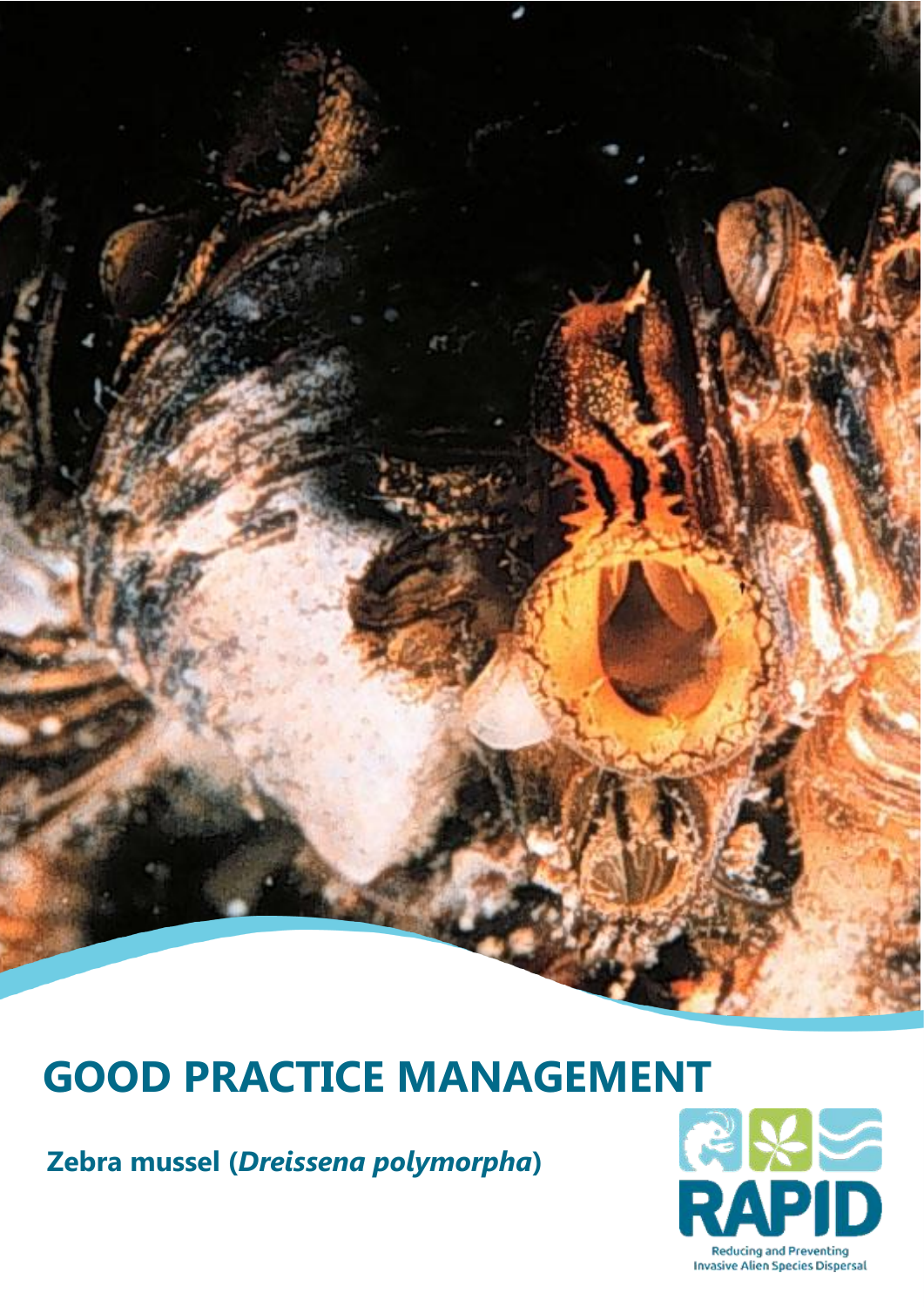

## **ID guides and more information:**

https://caseagrant.ucsd.edu/publication/early-detection-monitoring-manual-for-quagga-andzebra-mussels

https://secure.fera.defra.gov.uk/nonnativespecies/downloadDocument.cfm?id=365



Cover image: NOAA, Great Lakes Environmental Research Laboratory (CC BY-SA 3.0) Image: above NOAA, Great Lakes Environmental Research Laboratory (Copyright free)

Version 1: September 2018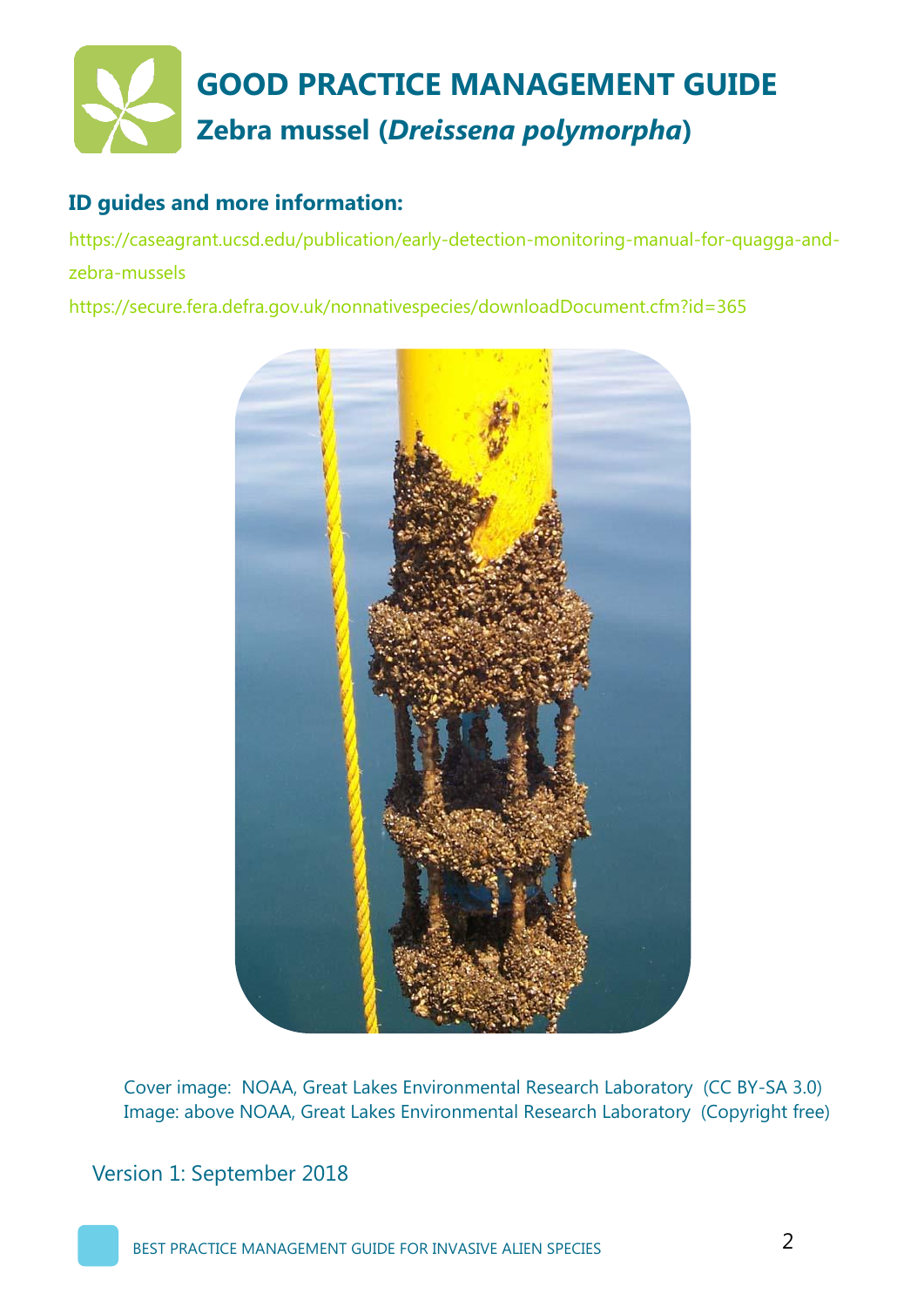# **MANAGEMENT SUMMARY**

## **Ecology and impact of zebra mussel**



Zebra mussels are freshwater sessile molluscs native to Eastern Europe and are a brownish-yellow colour with characteristic banding. They have spread widely throughout Europe and the Eastern part of North America, transported in ballast water. Eggs and swimming larvae (veligers) have been further spread by water flow, bait buckets, engine cooling water and by other transfer of water from infested waterbodies. Zebra mussels typically live 3-5 years, but can live as long as 15 years. Female zebra mussels may produce over one million eggs per spawning season. Larvae can drift for 3-4 weeks and travel up to 300km before settling and attaching on any hard substrate including pilings, rocks, pipes, piers, boats, aquatic plants, and the shells of other molluscs.

This species of mussel filters water for feeding and respiration, reducing available nutrients and oxygen in their surrounding environment. Particles which are not consumed are discarded as pseudofaeces, and thus are not re-suspended in the water column. This filtering increases clarity of the water resulting in increased productivity of aquatic vegetation and shifting the flow of energy in the aquatic system to the lower (benthic) areas of the waterways. Zebra mussels outcompete native mussels and create large reef-like colonies that can reduce spawning of fish and affect recreational and commercial fisheries. Economic impacts of zebra mussels have been immense due to biofouling of intake pipes, filters and turbines in industrial and public facilities. Some utilities have been shut down due to zebra mussel fouling (Connolly et al., 2007; ENSR, 2005).

## **Effective management: summary**

Regular manual removal of zebra mussels in Lake George, New York reduced the population of zebra mussels to a level considered to be no longer selfsustaining (Nierzwicki-Bauer et al, 2012; Wimbush, et al., 2009). Achieving this level of removal can be difficult if there are hard-to-reach areas where larval or juvenile mussels can escape removal. Zebra mussels were successfully eradicated from Milbrook Quarry, Virginia by infusing the entire quarry with 174000 litres of potassium chloride (KCl) solution over a 3 week period, and there was deemed to be little effect on other aquatic species (Fernald and Watson, 2014). This technique would normally only be used for very dense infestations where more benign options are no longer feasible.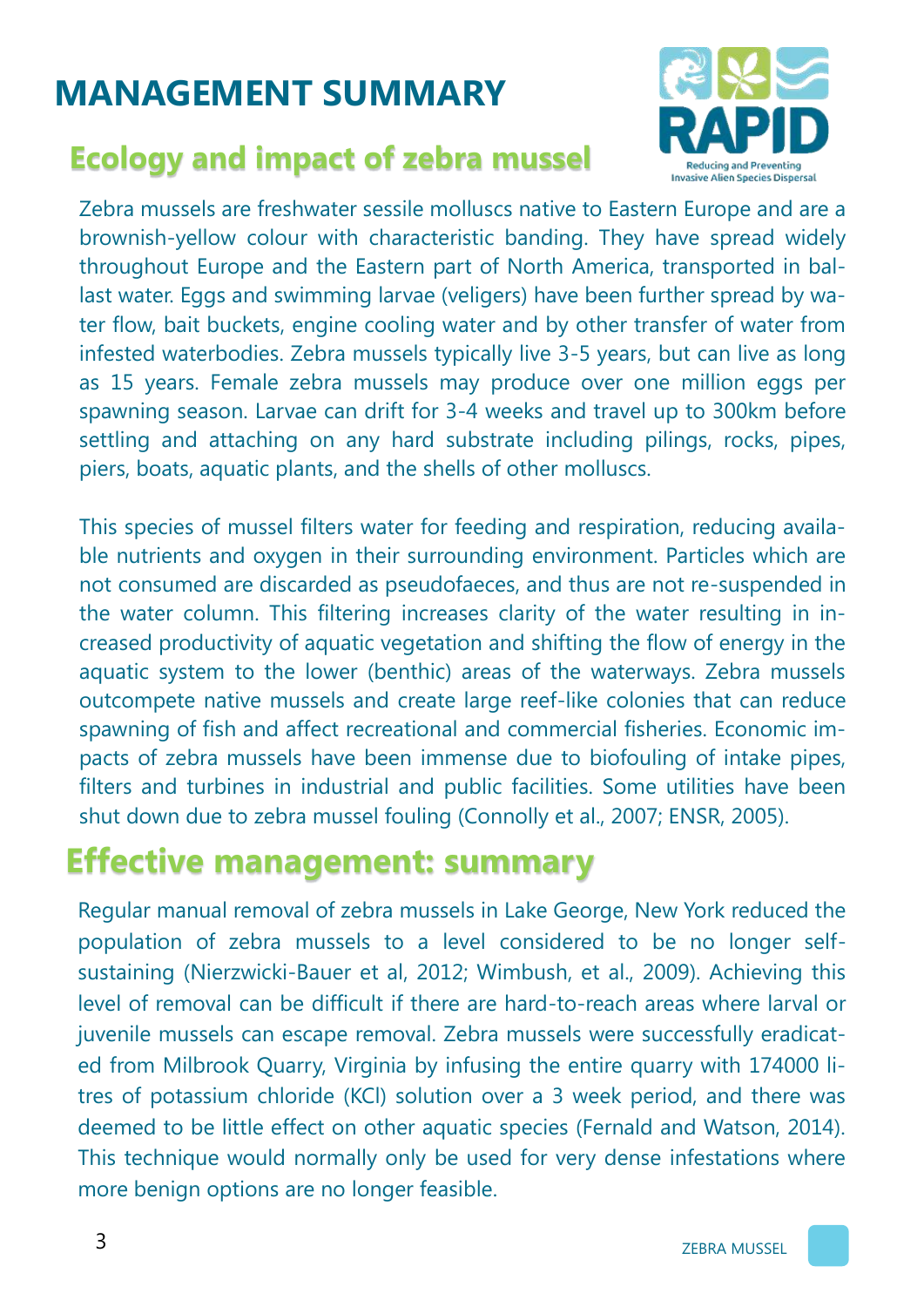## **Chemical**

#### *Potassium chloride (KCl)*

Potassium chloride (KCl) is the only chemical successfully used to eradicate zebra mussels while not harming other species. A target concentration of KCl must remain present in the water for a certain amount of time depending on water temperature and the life stage of the mussels in the system.

**Method:** A small watercraft equipped with a diffuser system can be utilised to apply the pre-determined amount of KCl to the water body to reach an effective potassium concentration. In Millbrook Quarry, KCl was dispensed at the surface and at a depth of 10 feet (3 meters) to achieve the target chemical concentration throughout the entire water body. In water bodies with less efficient mixing, it may be necessary to add chemicals at additional depths to ensure the target concentration is achieved throughout the water column. Monitor the chemical levels throughout the infusion process by sampling water to ensure target concentration levels are met and maintained. Re-apply KCl as needed to maintain target potassium concentration, monitoring the status after each application (Sea Grant California, 2013).

#### **Potential equipment requirements (excluding PPE):**

Land-based storage tanks and pump system. Work boat outfitted with liquid diffuser system. Floating pipeline. Dive equipment for pre- and postmonitoring. Water quality sampling kit.

#### **Most suitable situation for method:**

System-wide application of KCl is typically considered when the mussel infestation is dense and widespread and other more benign tactics are no longer options. Due to the costs and potential environmental impacts of the widespread application of chemicals, including KCl, such application is best used for eradication and not a long-term control measure. Broad application of KCl works best when lakes/reservoirs have no, or very little, flow-through that would increase dissipation of the chemical. KCl can also be added under tarps (see oxygen deprivation) to speed up the process.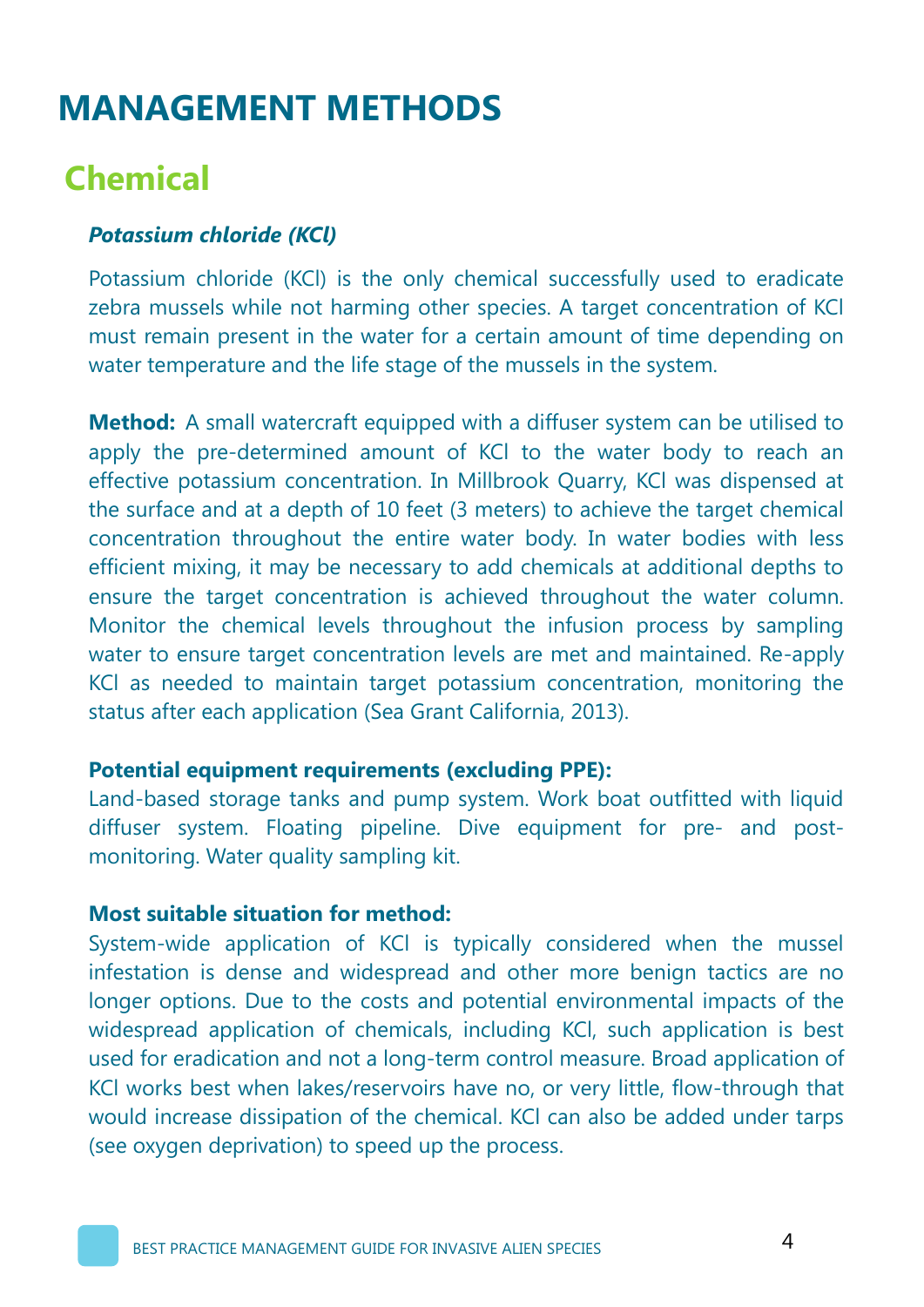## **Manual**

#### *Hand removal*

Removal by hand or using another mechanical method is an effective control method and can potentially eradicate mussels under certain conditions.

**Method:** Divers remove mussels by hand or using tools such as paint scrapers, screwdrivers, chisels and knives. Mussels must be removed from crevices and holes as well as more accessible areas. Mussels must be collected in bags and taken away and not allowed to float away or to the bottom of the waterbody as they are likely to survive. Underwater suction pumps can be used to help with removal of detached mussels. Removed mussels must then be killed by freezing in bags for 24 hrs, exposing to temperatures above 40°C, or desiccation in a biosecure unit.

#### **Potential equipment requirements (excluding PPE):**

Scuba gear including gloves and head torch. Dive bags to hold tools. Mussel collection bags such as sealable plastic bags or fine mesh bags. Tools such as paint scrapers, screwdrivers, chisels, dull knives. If using underwater suction pump, then underwater suction pump and fuel.

#### **Most suitable situation for method:**

The structure to which the mussels are attached must lend itself to this method as possibly damage can be done by scraping. Manual/mechanical removal can potentially eradicate zebra mussels if the mussels are concentrated in a particular area, no additional larval or juvenile mussels are entering the system, and enough mussels are removed to reduce the population to a level at which it is no longer self-sustaining. Where there are inaccessible areas, a combination of different methods may be required.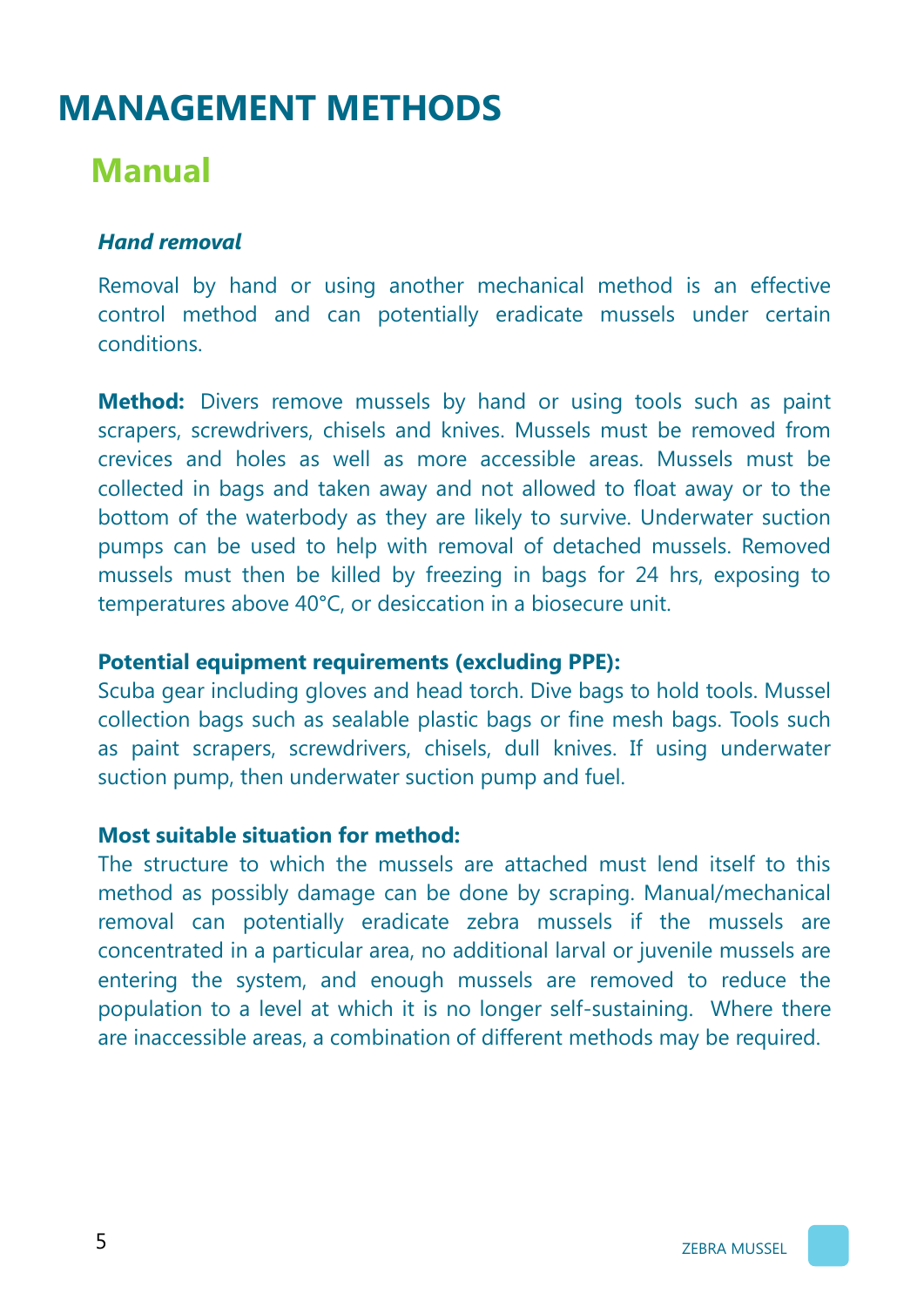## **Mechanical**

#### *High-pressure water guns*

There are a number of different commercial high-pressure waterjet systems with different cleaning rates.

#### **Most suitable situation for method:**

These systems are most effective in deep waterbodies where the detached mussels will sink into depths where there is extremely low oxygen content (dissolved oxygen <2mg/l) and only when these low oxygen conditions will persist as zebra mussels can survive for over a month without oxygen. Repeatedly using this method could affect water quality if there are large amounts of decomposing mussels. If mussels are removed, they should either be frozen in bags for at least 24 hours or exposed to hot water over  $40^{\circ}$ C (Sea Grant California, 2013).

**Constraints**: The high pressure water jetting gun is a potentially dangerous tool that can cut through skin and bone. All divers using such equipment must be properly trained in its use (Scuba Diving Chicago, 2018).

## **Environmental**

#### *Oxygen deprivation*

**Method:** Oxygen deprivation by covering with tarpaulins or benthic mats. Tarps can be installed over mussels by divers and weighed down on lake bottoms or wrapped around rocks or structures such as pylons. Covers should be left for at least a month. Potassium chloride can be applied under the tarp to or wood shavings have been used to absorb oxygen. Both these treatments will decrease the amount of time the covers must remain in place. It may be necessary to limit the use of the waterbody while the tarps are in use to prevent damage or movement. Covers should be checked regularly during this time. After a suitable amount of time, the tarps can be removed and the areas checked for surviving mussels. If mussels remain alive, replace the tarp and continue treatment (Sea Grant California, 2013).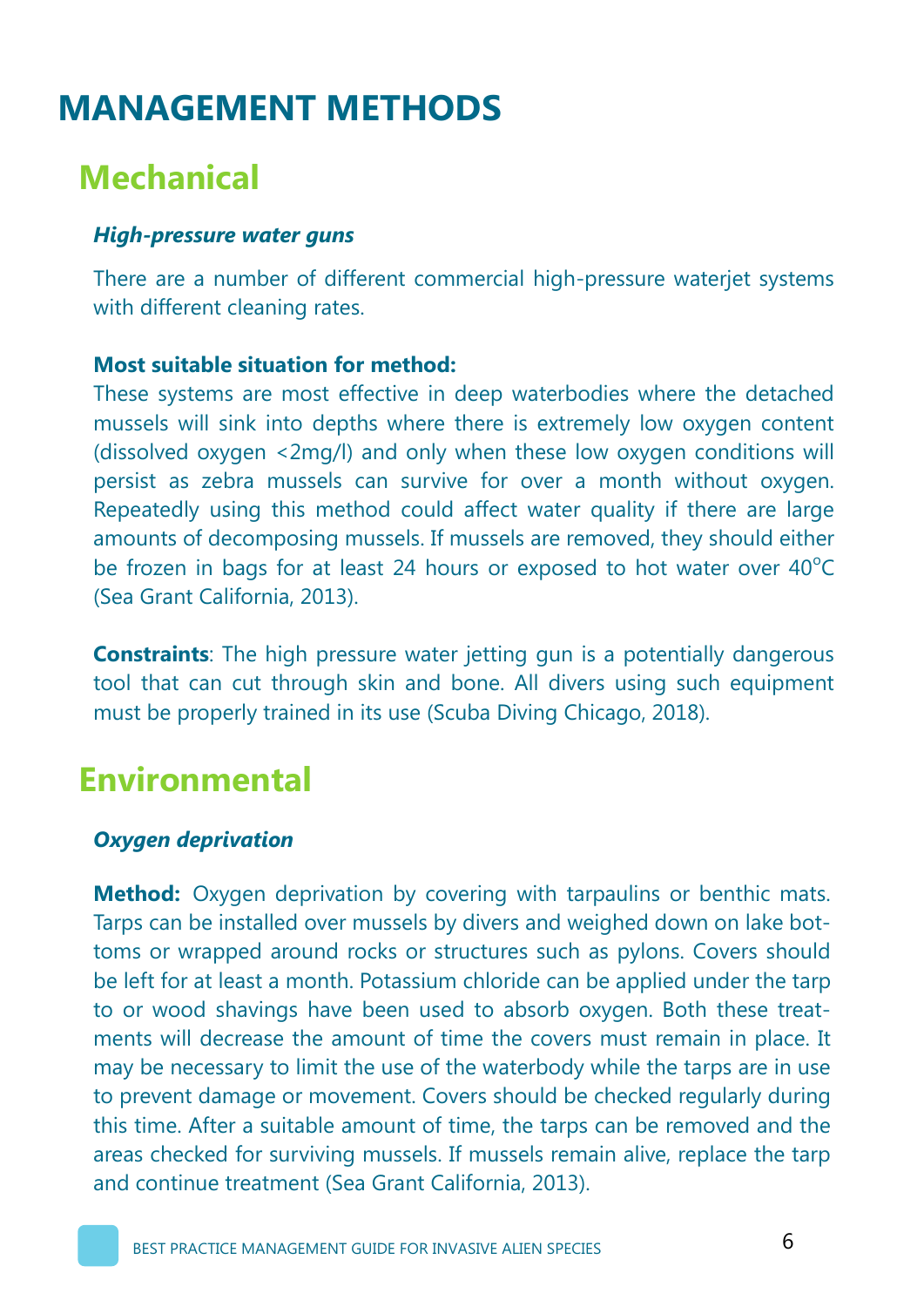# **Environmental (cont)**

## **Potential equipment requirements (excluding PPE):**

Sheets of non-gas-permeable PVC or plastic tarps, or black pond liners at least 20 mm thick. Sandbags, bags of gravel, rocks, or rebar to weigh down tarp. Boat to aid with deploying tarp. Dissolved oxygen loggers to measure oxygen levels under tarp could be useful.

### **Most suitable situation for method:**

Low to moderate site-specific infestations. This method targets juvenile and adult mussels, not larval stages.

# **Ineffective, unavailable or untested methods**

## *Biological*

Zequanox© is a biological product developed specifically to control invasive zebra and quagga mussels, derived from a microbe *Pseudomonas fluorescens*. It has been shown to be highly lethal to zebra and quagga mussels without harming humans, infrastructure, non-target species, or the environment (Molloy et al., 2013). It is registered in parts of the US for site-specific applications. However, the active substance has not been supported for review as a biocide under the EU Biocidal Products Regulation, and as such cannot be marketed or used in the UK at the current time. For more information on the product, see Marrone Bio Innovations.

### *Fish predation*

Several fish species feed on various life stages of mussels, but most of the fish, such as redear sunfish (*Lepomis microlophus*), common carp (*Cyprinus carpio*) and pumpkinseed (*Lepomis gibbosus*) are non-native to the UK, though the redear is not considered a nuisance species (CABI, n.d.). The redear has been effectively deployed for quagga mussel, but it appears that as a biocontrol agent for zebra mussels it has been considered likely to be unsuccessful due to the zebra mussels' prolific reproduction rates (Magoulick and Lewis, 2002).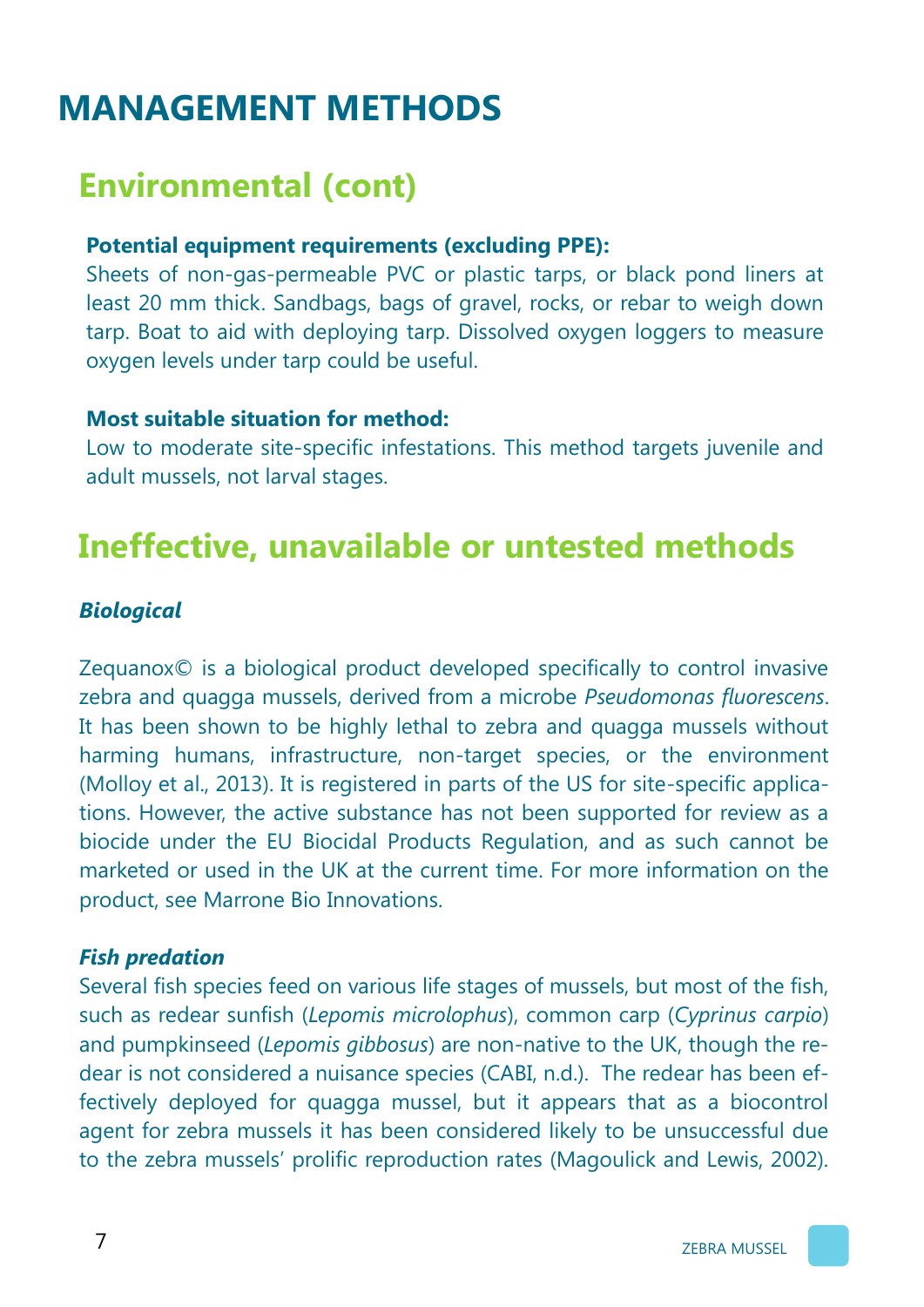## **Ineffective, unavailable or untested methods (cont)**

## *Biological (cont)*

Roach (*Rutilus rutilus*) are UK natives and will feed on both juvenile and adult mussels, but the fish must be relatively large (>220mm) to be effective (Prejs, et al., 1990). Fish could be used for site-specific control by using cages to achieve higher fish densities, but are unlikely to eliminate mussels, only reduce numbers (US Department of the Interior, 2014). For example, mussel infestations on docks, water towers, or irrigation canals may potentially be controlled by caging fish around structures or in canals (Sea Grant California, 2013). However, these methods are still being researched and have not been tested in the UK. In addition to this, increased fish densities could also cause negative environmental impacts of their own, such as eutrophication.

### *Mechanical*

Pulse pressure technology introduces electrical energy between two submerged electrodes which produces an intense shockwave, a steam bubble, and ultraviolet light. The technology is in use in Canada and the United States in pipelines in industrial settings. While the technology has been used since the 1990s, production of efficient and effective technology is still undergoing development and testing (Louma et al, 2017; Mackie et al., 2000). Results indicate that pressure pulses can eradicate adult zebra mussels and prevent the settlement of veligers (Schaefer, et al., 2010). Because of the nature of the equipment, this technology is most cost-effective in smaller scale or industrial settings, especially where chemical discharge would not be acceptable. There is no literature or guidance on the use of this technology in the UK at this time.

#### *Environmental*

Mussels have a relatively narrow range of pH tolerance, with the optimum from 7.5 to 9.3. Research is ongoing to determine if manipulating the pH could prove to be an effective control strategy or a preventative measure in small cooling water systems or aqueducts (Claudi, et al., 2012).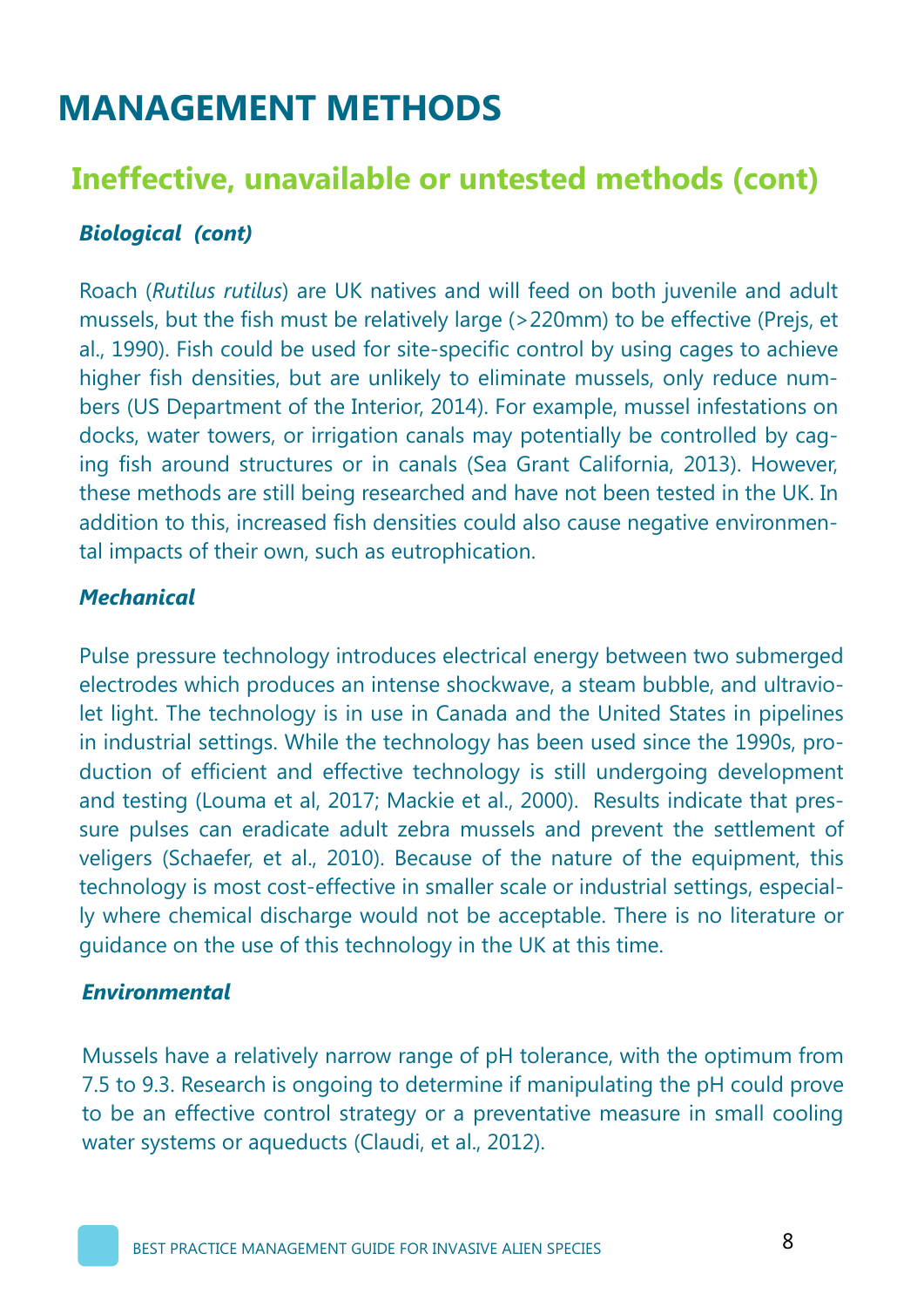## **Preventing spread**

Divers and boat operators must decontaminate themselves and all gear after being in contact with zebra mussel-infested waters, to prevent the spread of mussel larva or juveniles to other waterbodies. Boats should be cleaned thoroughly and gear should be washed and then dried according to the [Clean, Check Dry](http://www.nonnativespecies.org/checkcleandry/) procedure, treated with hot water  $(>40^{\circ}C)$ , or placed in a freezer to ensure no larvae are present. See California Department of Fish and Wildlife [decontamination protocol.](https://nrm.dfg.ca.gov/FileHandler.ashx?DocumentID=43333)

Use of anti-fouling coatings on boats can help minimise spread, but boats will still require cleaning. In a test of 100 materials, the U.S. Department of the Interior found that [Jotun SeaLion Resilient](https://www.jotun.com/kw/en/b2b/paintsandcoatings/products/SeaLion-Resilient.aspx) silicone epoxy coating was the most effective. Mussels did attach weakly, but were easily removed with washing at low water pressure (U.S. Dept of Interior, 2015).

## **Legislation**

The 2004 International Convention for the Control and Management of Ships' Ballast Water and Sediment came into force in September 2017 and aims to address the issue of transport of INNS in ballast water. The European Marine Strategy Framework Directive (MSFD) requires Member States to work towards 'good environmental status' (GES) of their marine waters by 2020, including reduction in the risk of introduction and spread of nonnative species through improved management and species specific management plans for high risk invasive species. The EU Invasive Alien Species regulation (2015) requires that pathway action plans be put in place to control the introduction and spread of listed species (as of 2018, the only marine species listed is the Chinese Mitten Crab).

# **Health and Safety**

The link below is to a useful webpage on the GBNNSS website which provides resources and guidance on health and safety when planning a project working with invasive species:

http://www.nonnativespecies.org/index.cfm?pageid=266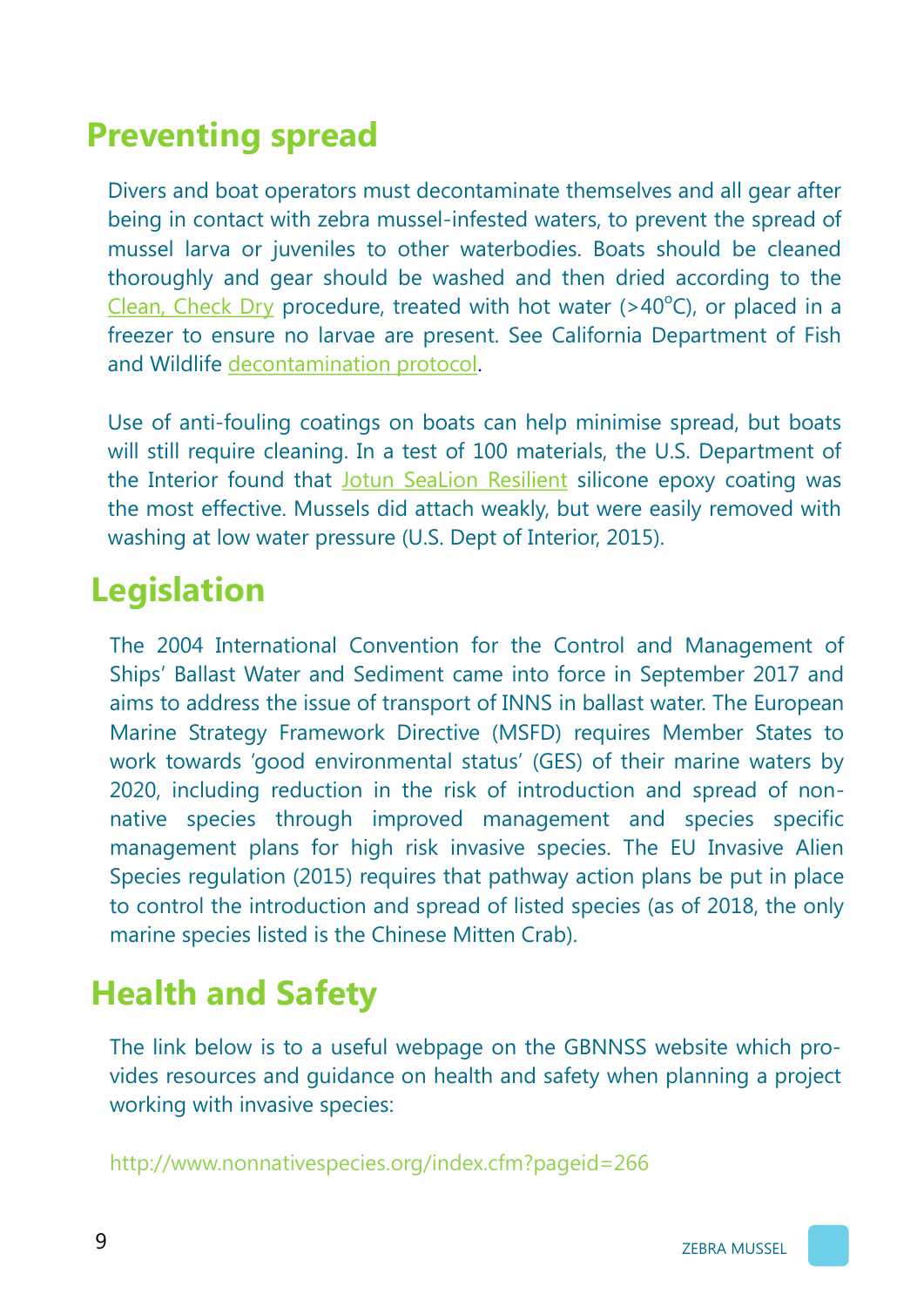## **References**

CABI (n.d.) *Lepomis microlophus* (redear sunfish) data sheet. https://www.cabi.org/ISC/datasheet/77083

Claudi, R., Graves, A., Taraborelli, A.C., Prescott, R.J, & Mastitsky, S.E. (2012) Impact of pH on survival and settlement of dreissenid mussels. *Aquatic Invasions,* 7(1), 21-28.

Connolly, N., O'Neill, C., Knuth, B. & Brown, T. (2007) Economic impacts of zebra mussels on drinking water treatment and electric power generation facilities. *Environmental Management*, 40, 105-112.

Culver, C.S. & Kuris, A.M. (2000) The apparent eradication of a locally established introduced marine pest. *Biological Invasions*, 2, 245-253.

Culver C., Lahr H., Johnson L. & Cassell J. (2013) Eradication and Control Tactics: Manual and Mechanical Removal. California Sea Grant College Program Report No. T-076/UCCE-SD Technical Report No. 2013-1. [https://](https://caseagrant.ucsd.edu/sites/default/files/3%20Manual%20Mechanical%20Individual_06252013.pdf) [caseagrant.ucsd.edu/sites/default/files/3%20Manual%20Mechanical%](https://caseagrant.ucsd.edu/sites/default/files/3%20Manual%20Mechanical%20Individual_06252013.pdf) [20Individual\\_06252013.pdf](https://caseagrant.ucsd.edu/sites/default/files/3%20Manual%20Mechanical%20Individual_06252013.pdf)

ENSR (2005) Rapid response plan for the zebra mussel (*Dreissena polymorpha*) in Massachusetts. Report for the Massachusetts Department of Conservation and Recreation. ENSR International: Westford, MA.

Fernald, R.T. & Watson, B.T. (2014) Chapter 13: Eradication of zebra mussels (*Dreissena polymorpha*) from Millbrook Quarry, Virginia: rapid response in the real world. In Nelepa, T.F. & Schloesser, D.W. (Eds), *Quagga and Zebra Mussels: Biology, Impacts, and Control.* Boca Raton, FL: CRC Press, pp. 195- 213.

Louma, J.A., Dean, J.C., Severson, T.J., Wise, J.K. & Barbour, M.T (2017) Use of alternating and pulsed direct current electrified fields for zebra mussel control. *Management of Biological Invasions*, 8(3), 311–324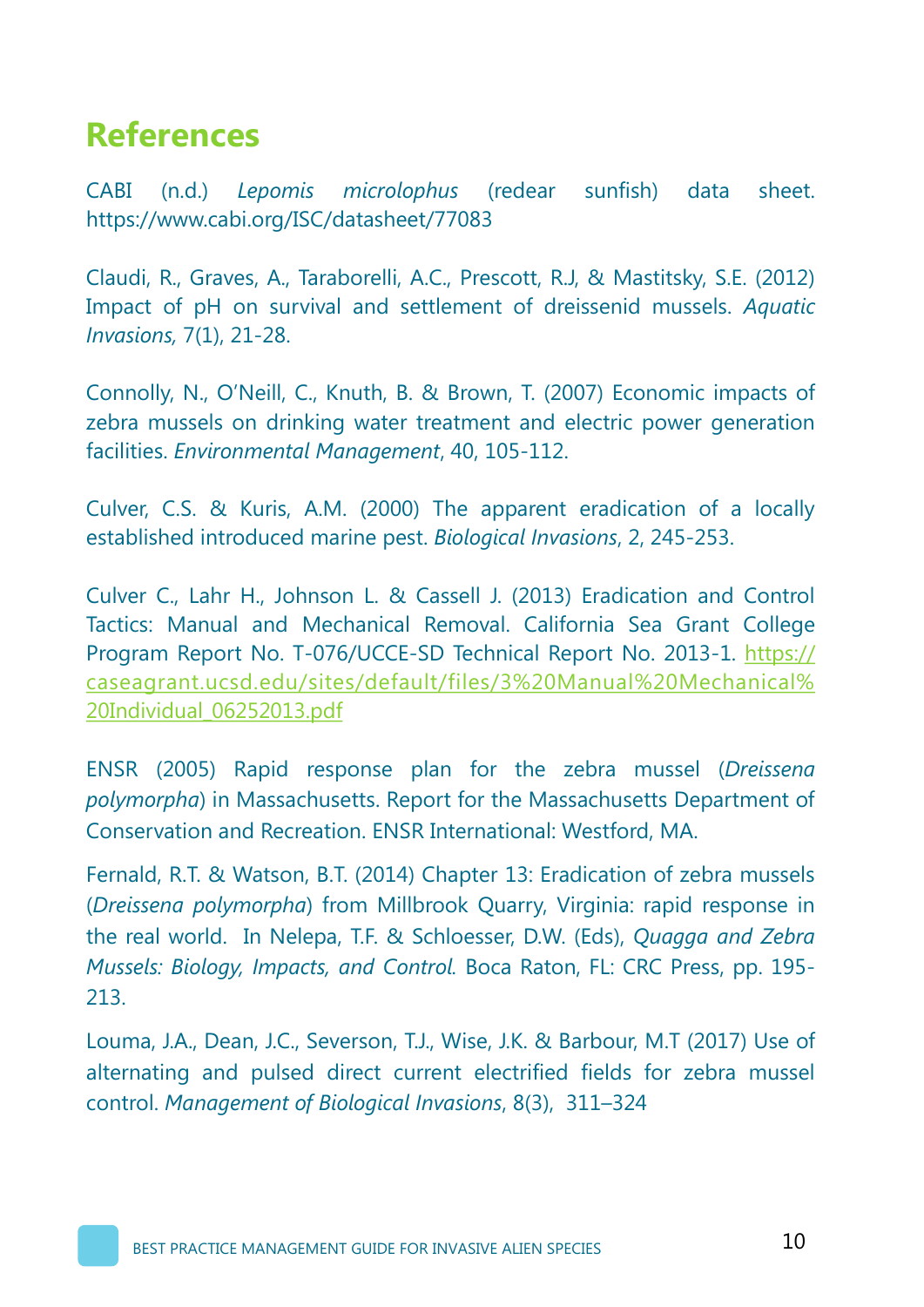# **References (cont)**

Mackie, G. L., Lowery, P., and Cooper, C. (2000) Plasma pulse technology to control zebra mussel biofouling, Zebra Mussel Technical Notes Collection (ERDC TN-ZMR-2-22), U.S. Army Engineer Research and Development Center, Vicksburg, MS. www.wes.army.mil/el/elpubs/zebtnote.html

Magoulick D.D. & Lewis, L.C. (2002) Predation on exotic zebra mussels by native fishes: effects on predator and prey. *Freshwater Biology*, 47(10):1908- 1918.

Molloy D.P., Mayer, D.A., Gaylo, M.J., Morse, J.T., Presti, K.T., Sawyko, P.M., Karatayev, A.Y., Burlakova, L.E., Laruelle, F., Nishikawa, K.C., & Griffin, B.H. (2013) *Pseudomonas fluorescens* strain CL145A - a biopesticide for the control of zebra and quagga mussels (Bivalvia: *Dreissenidae*). *Journal of Invertebrate Pathololgy*, 113(1), 104-14.

Nierzwicki-Bauer, S.A., Wimbush, J., Frischer, M.e., & Zarzynski, J.W. (2012) Eradication of colonizing populations of zebra mussels (*Dreissena polymorpha*) by early detection and SCUBA removal: Lake George, NY. Quagga and Zebra Mussel Eradication and Control Workshop, Presenter Abstracts, pp. 1-3. https://caseagrant.ucsd.edu/sites/default/files/ QZMussel\_Wrkshp.pdf

Prejs, A., Lewandowski, K. & Stańczykowska-Piotrowska, A. (1990) Sizeselective predation by roach (Rutilus rutilus) on zebra mussel (*Dreissena polymorpha)*: field studies. *Oecologia*, 83: 378. https://doi.org/10.1007/ BF00317563

Sea Grant California (2013) Quagga and zebra mussel eradication and control tactics. Program Report No. T‐076/UCCE-SD Technical Report No. 2013-1. Available from https://caseagrant.ucsd.edu/project/aquatic-invasive -species-eradication-control/eradication-control-information-sheets

Schaefer, R., Claudi, R. & Grapperhaus, M. (2010) Control of zebra mussels using sparker pressure pulses. *Journal of the American Water Works Association*. https://doi.org/10.1002/j.1551-8833.2010.tb10096.x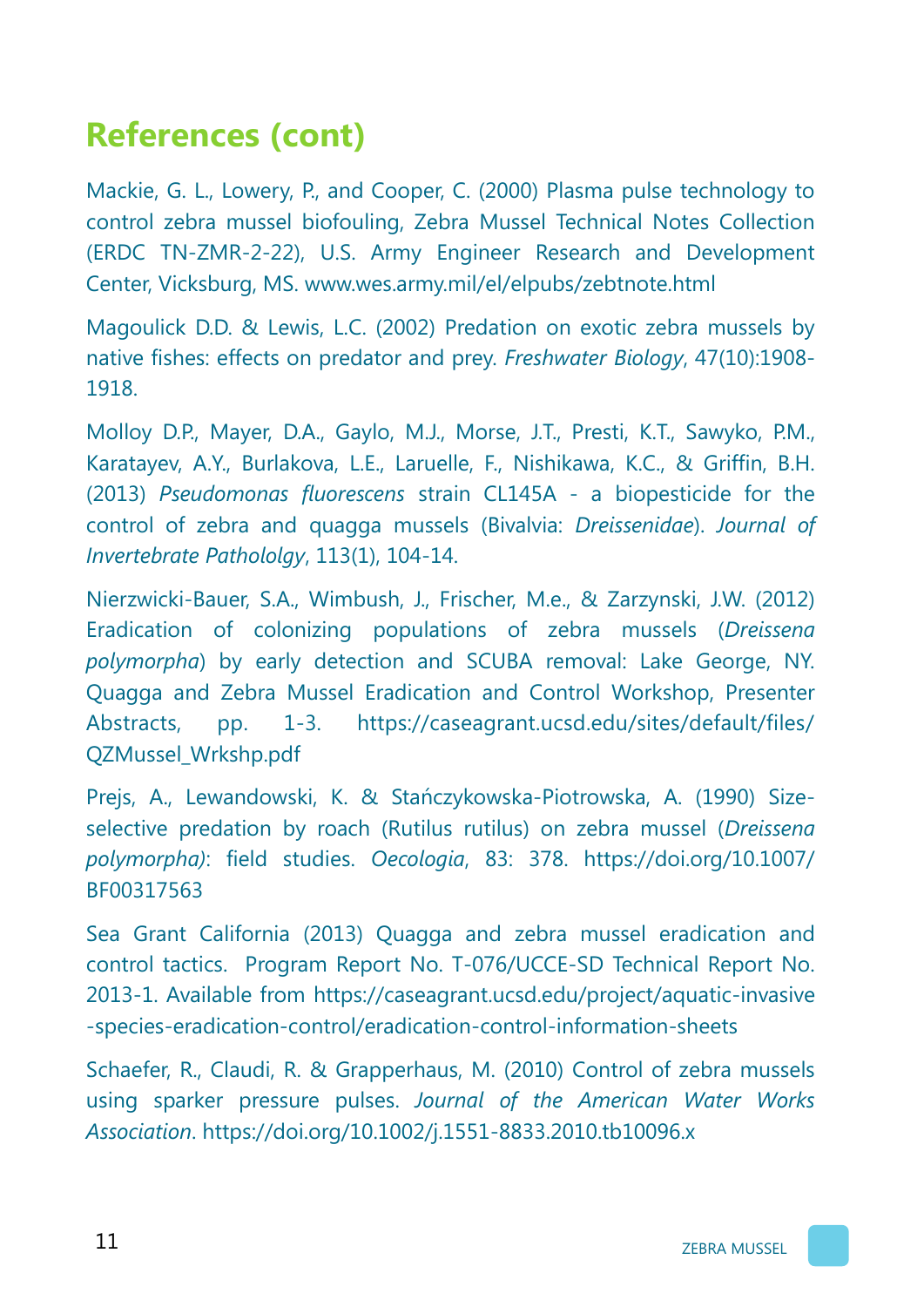# **References (cont)**

Scuba Diving Chicago (2018) Removing marine growth. https:// www.scubadivingchicago.us/underwater-construction/removing-marinegrowth.html

U.S. Department of the Interior (2014) Summary of Laboratory and Field Experiments to Evaluate Predation of Quagga Mussel by Redear Sunfish and Bluegill. Bureau of Reclamation, Science and Technology Programme, Final Report 2014-01-9508. https://www.usbr.gov/research/projects/ download\_product.cfm?id=1244

U.S. Department of the Interior (2015) Coatings for Invasive Mussel Control – Final Report. Bureau of Reclamation Technical Service Center, Materials Engineering and Research Laboratory, Final Report ST- 2015-7095-01. https://www.usbr.gov/research/projects/download\_product.cfm?id=1553

Wimbush, J., Frischer, M., Zarzynski, J., & Nierzwicki-Bauer, S. (2009) Eradication of colonizing populations of zebra mussels (*Dreissena polymorpha*) by early detection and SCUBA removal: Lake George, NY. *Aquatic Conservation: Marine and Freshwater Ecosystems*. 19: 703-713.